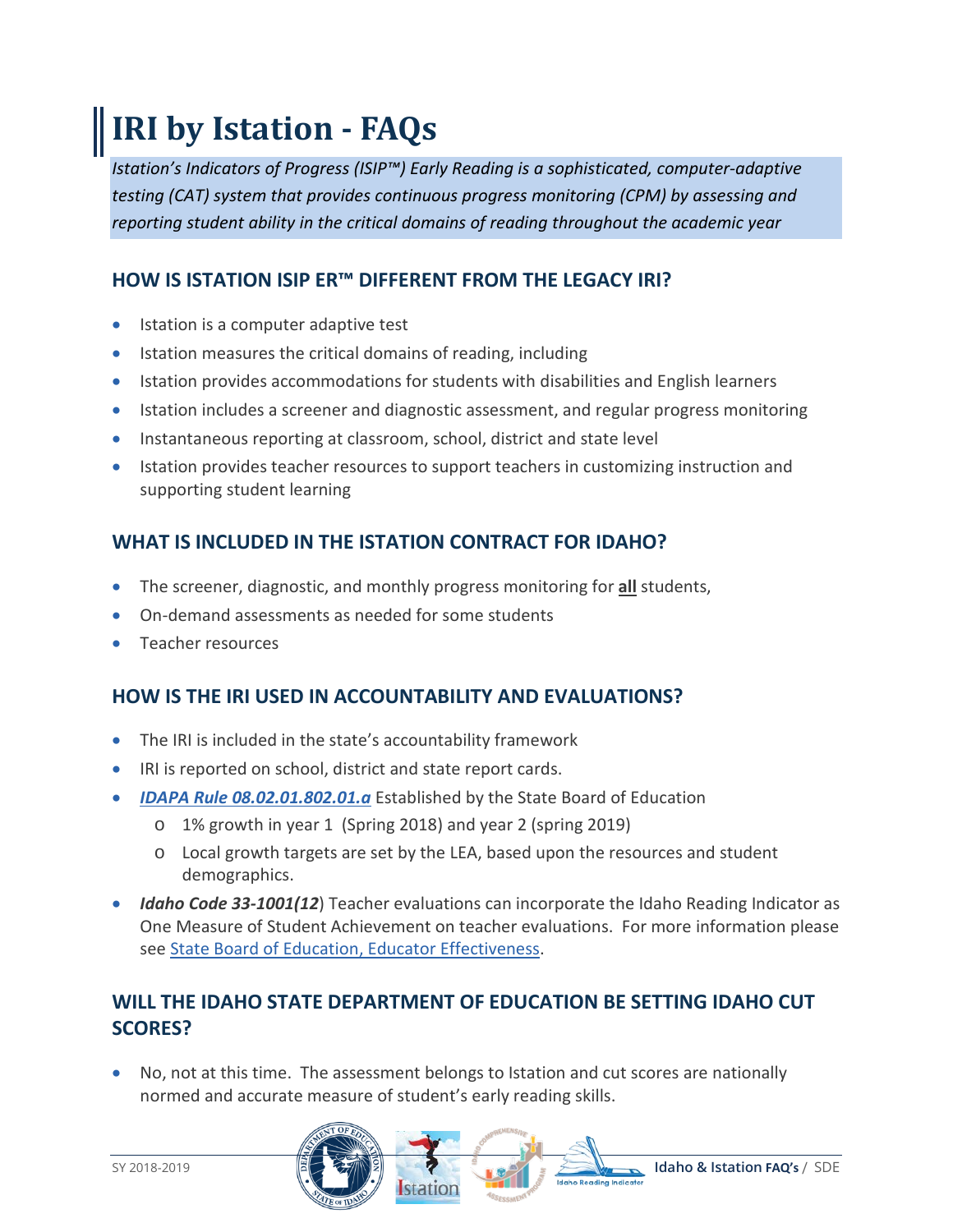• Istation's norms are time-referenced to account for expected growth of students over the course of a year. The ISIP Early Reading test consists of several subtests and an overall score. Each of these is normed separately so that interested parties can determine performance in various areas independently.

### **WHAT NORMATIVE GROUPING ARE WE USING AS AN INDICATOR OF READING PROGRESS?**

- ISIP levels are reported on a three-tier normative grouping, based on scores associated with the 20th and 40th percentiles, similar to the RTI Model.
	- o **Benchmark/Tier 1 (At Grade Level):** The student has the foundational reading skills appropriate for their grade level. This student should access regular grade level content and instruction. The student should be monitored to ensure adequate progress is sustained.
	- o **Strategic/Tier 2 (Near/Below Grade Level):** The student has **some** foundational reading skills appropriate for their grade level. This student requires strategic support in specific skills. The student should be regularly monitored and interventions should be provided to ensure the student makes adequate progress.
	- o **Intensive/ Tier 3 (Well Below Grade Level):** The student **lacks** the foundational reading skills appropriate for their grade level. This student requires targeted support in multiple skills. The student should be routinely monitored and interventions should be provided with increased intensity and duration to ensure the student makes adequate progress.

#### **HOW DOES ISTATION ACCOMMODATE STUDENTS WITH DISABILITIES**

Istation offers students several accommodations, including but not limited to:

#### *Non-Embedded Accommodations*

- Touch Screen Overlay: This USB touch screen can be applied to monitors. It acts like a standard pointing device. Istation is known to work well with touch screen overlays. Even a student using a head stylus can use this device.
- ZoomText Software: This software allows the user to zoom in to a very low screen resolution (so things look bigger) with automatic scrolling of the screen when the mouse is moved. This is extremely helpful for the visually impaired.
- Adaptive Keyboard, Mouse, and Trackball: ISIP™ assessments work well with most adaptive desktop computer equipment, such as keyboards, mice, and trackballs.
- Interactive Whiteboards: All students can take the assessment by using an interactive whiteboard to touch the answer. This is a helpful accommodation for students with limited fine motor skills.

station